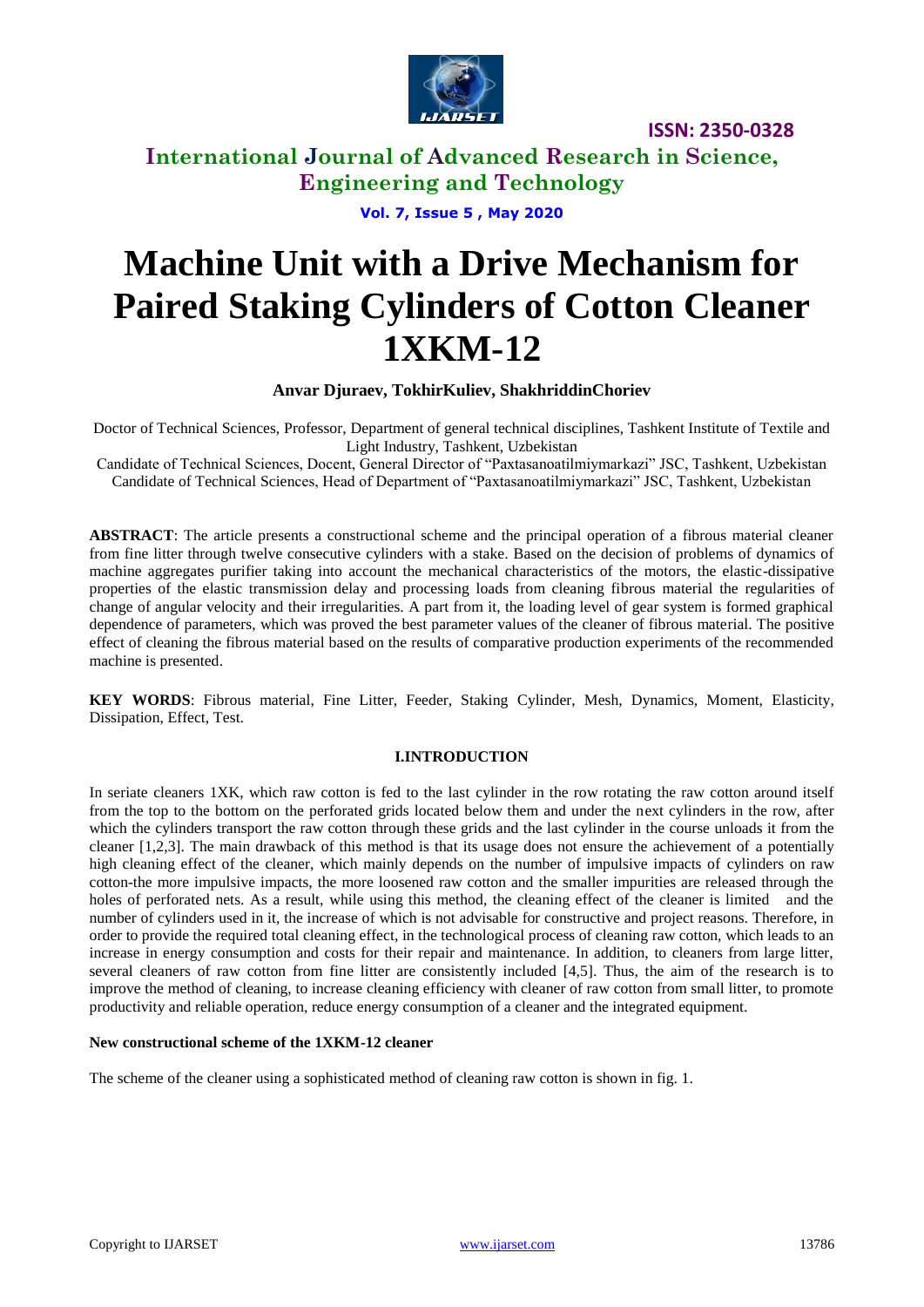

# **International Journal of Advanced Research in Science, Engineering and Technology**

**Vol. 7, Issue 5 , May 2020**



1-mine, 2-feed rollers, 3-stake cylinders, 4-perforated nets, 5-weed bins, 6-discharge hole for weed impurities, 7 discharge tray for raw cotton.

Fig.1. Scheme of improved design of the raw cotton cleaner from small weed impurities 1XKM-12

This scheme shows a cleaner containing twelve loosening cylinders 3, with perforated grids, 4 located below them, feeding rollers 2, three bunkers 5, and a shaft 1. This cleaner differs from the seriate cleaner only in the location of the feed rollers 2 above the ripping cylinders 3, installed three cylinders from the edge of the cylinder. The cleaner works as follow.

Raw cotton is fed by feeding rollers 2 to the ripping cylinders 3, which is carrying over it above them in the direction of the rightmost cylinder 3, which moves the raw cotton from the top to the bottom on the perforated grids 4. Then all the other cylinders 3 are carried over the raw cotton through the perforated grids 4 in the direction of the leftmost cylinder and then to the shaft 1, through which the raw cotton is discharged from the cleaner. When transporting raw cotton with loosening cylinders 3, weeds are separated from it, mainly small ones, which are released by air flows through holes in the perforated grids 4 in the hopper 5 and through holes 6 in their lower part are released from the cleaner [6].

#### **II. RESEARCH METHODS**

#### **Formulating a dynamic and mathematical model of the movement of the working parts of the cleaner**

The 1XKM-12 cotton cleaner contains a feeder and 12 stake cylinders with heat-removing grids under them. Rotational movement of the feed rollers and stake cylinders are obtained from six identical asynchronous motors of the 4A112M643 brand, with P=3.0 kW, n=945 rpm and belt drives. Gear ratio for staking cylinders  $U_d$ =2.25. Then, n<sub>c</sub>=420 rpm,  $\omega_c$ =43.96 s<sup>-1</sup>.

Paired staking cylinders (from the third to twelve) receive rotational motion from an asynchronous motor. In this case, the system consists of a three-mass system with two branches (fig.1). The load of variator and feed rollers on the first two pegboard cylinders will be even greater than on the other two adjacent cylinders of the cleaner.

During the operation, the 1XKM-12 cleaner allows the necessary loosening and cleaning of raw cotton from fine litter. The task of the research included finding the law of variation of unevenness stake cylinders, feed rollers and rotor of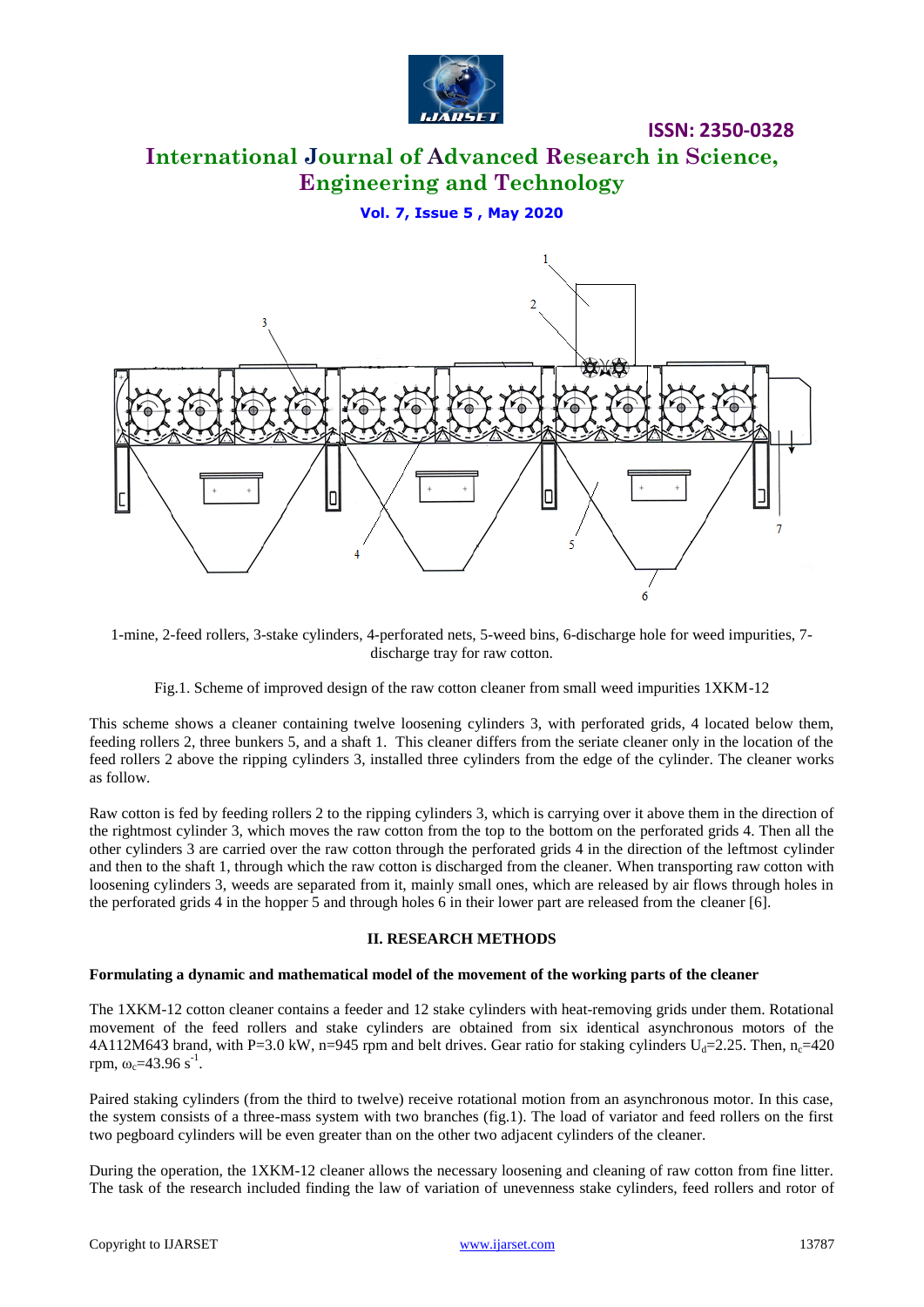

# **ISSN: 2350-0328 International Journal of Advanced Research in Science, Engineering and Technology**

## **Vol. 7, Issue 5 , May 2020**

the induction motor and changes in torque on the shafts taking into account the moments of inertia of the working parts, elastic-dissipative characteristics of belt drives and load from cleaned raw cotton in various performance of machine.

In the process of cleaning raw cotton from fine litter from the 5th to the 12th, the peg cylinders experience loads with a decreasing regularity, since the resistance to the peg cylinders also decreases with increasing looseness of the cotton. For fig.3 the loading diagram of the 1 KM-12 cleaner's peaking cylinders is presented.



Fig.2. Constructional scheme of the machine unit with the drive of the staking cylinders of the 1XKM-12 cleaner.

Analysis of the histogram in fig.3 shows that in the first two staking cylinders operates the moments of resistance of cotton,  $M_{K1}^l$  - from transportable cotton from the top of the stake cylinders,  $M_{K1}$  - from drags, cotton stake reels on mesh surfaces,  $M_{n}$ - by reducing the angular velocity of the reels due to the resistance from the power consumption of the CVT and the supply rollers. At the same time, only loads are applied to the next 3, 4 stake cylinders,  $M_{K2}$  and  $M_{K2}^I$ , only moments of resistance from the cotton being dragged along the mesh surfaces are applied to the stake cylinders 5÷12.



Fig .3. Histogram of loading of the cotton cleaner's staking cylinders 1XKM-12

The equations of motion were made using Lagrange equations of the second kind, taking into account the mechanical dynamic characteristics of the engine, elastic – dissipative and inertial characteristics, as well as technological loads from cotton:

$$
\dot{M}_{\partial} = 2M_K \omega_c - 2M_K \cdot \rho \cdot \dot{\phi}_p - \omega_c S_K M_{\partial}
$$
\n
$$
J_p \cdot \ddot{\phi}_p = M_{\partial} - c_1 \cdot (\varphi_p - u_{p1} \cdot \varphi_1) - \epsilon_1 \cdot (\dot{\varphi}_p - u_{p1} \cdot \dot{\varphi}_1) - c_2 \cdot (\varphi_p - u_{p2} \cdot \varphi_2) - \epsilon_2 \cdot (\dot{\varphi}_p - u_{p2} \cdot \dot{\varphi}_2),
$$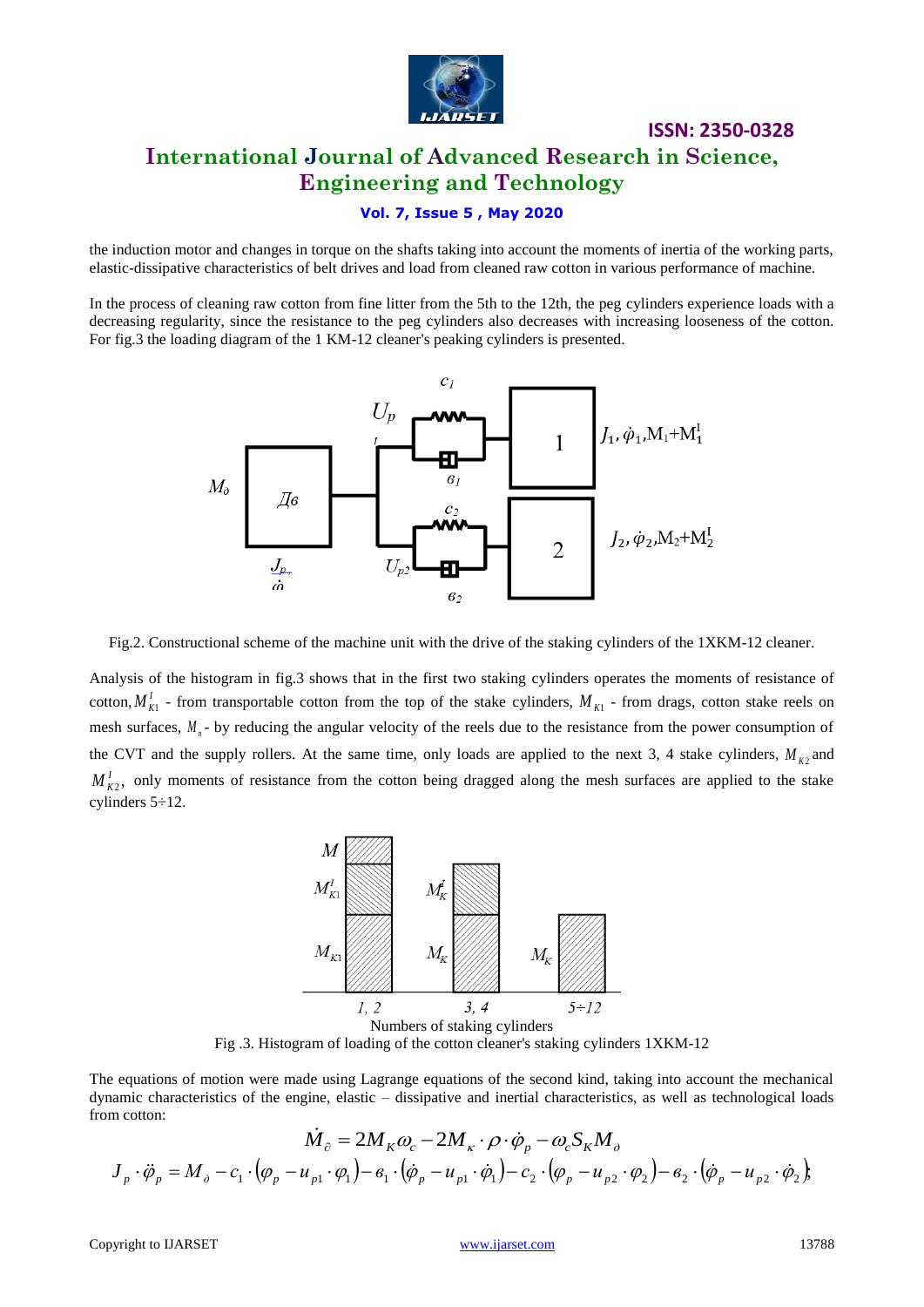

# **International Journal of Advanced Research in Science, Engineering and Technology**

**Vol. 7, Issue 5 , May 2020**

$$
J_1 \cdot \ddot{\varphi}_1 = c_1 U_{p1} \cdot (\varphi_p - u_{p1} \cdot \varphi_1) + \varepsilon_1 \cdot (\dot{\varphi}_p - u_{p1} \cdot \dot{\varphi}_1) - M_1 - M_1';
$$
  
\n
$$
J_2 \cdot \ddot{\varphi}_2 = c_2 U_{p2} \cdot (\varphi_p - u_{p2} \cdot \varphi_2) + \varepsilon_2 \cdot (\dot{\varphi}_p - u_{p2} \cdot \dot{\varphi}_2) - M_2 - M_2''.
$$
 (1)

where,  $M_a$ ,  $M_R$  – the moment on the shaft of an asynchronous motor and its critical value;  $\dot{\varphi}_p$ ,  $\dot{\varphi}_1$ ,  $\dot{\varphi}_2$  – angular velocities of the motor rotor and the pegboard cylinders;  $J_p, J_1, J_2$  moments of inertia of the rotor and the pegboard cylinders;  $C_1$ ,  $C_2$ ,  $B_1$ ,  $B_2$  – coefficients of circular stiffness and belt transmission dissipation;  $U_{p1}$ ,  $U_{p2}$  – belt transmission ratios;  $M_1, M_1^1, M_2, M_2^1$  – moments of technological resistances.

#### **III. RESULTS AND DISCUSSION**

The solution of the system of equations (1) produced by the following initial conditions:  $\dot{\phi}_1 = 0$ ;  $\dot{\phi}_R = 0$ ;  $\dot{\phi}_{K1} = 0$ ;  $\dot{\phi}_{K2} = 0$ ;  $\dot{\phi}_1 = 0$ ;  $\dot{\phi}_2 = 0$ ;  $M_x = 0$ ;  $M_y = 0$ .

The following parameters of the machine unit are taken into account: engine 4A112MA6V3, P=3.0 kW, n=945 rpm,  $f_c$ =50 Hz, cos $\varphi$ =0.86;  $\omega_0$ =157.1 s<sup>-1</sup>;  $\eta$ =0.83; $\omega_K$ =98.91 s<sup>-1</sup>; S<sub>H</sub>=0.052; S<sub>K</sub>=0.193; P=2; U<sub>p1</sub>=U<sub>p2</sub>=2.25; U<sub>23</sub>=2.5; U<sub>34</sub>=8.4;  $U_{45}=1.0$ ; J<sub>P</sub>=0.117 kgm<sup>2</sup>; J<sub>1</sub>=2.91 kgm<sup>2</sup>; J<sub>2</sub>=2.91 kgm<sup>2</sup>; C<sub>1</sub>=(200÷250) Nm/rad; C<sub>2</sub>=(220÷260) Nm/rad; C<sub>3</sub>=(160÷180) Nm/rad;  $B_1=(4.0\div 6.0)$  Nm·s/rad;  $B_2=(4.5\div 6.5)$  Nm·s/rad;  $B_3=(3.5\div 4.0)$  Nm·s/rad.

On the bases of numerical solution of problems (1) and (2) regularities of change of angular velocity staking cylinders, rotor of the electric motor, loading motor, which is shown in fig.4.

Changes and obtained  $\dot{\phi}_1$  and  $\dot{\phi}_2$  by the solution of system (1) taking into account the fact that the equations of the system are excluded  $M_1^T, M_2^T$ , is, at the same time, the resistance forces from the cotton pulling on the mesh surfaces only act on the stake cylinders from the 5th to the 12th. Analysis of the obtained dependencies of the angular velocities of the pegboard cylinders according to Fig.5 shows that with increasing productivity, the values of angular velocity fluctuations increase, and their average values decrease accordingly. Based on the processing of the obtained laws of motion with variations in performance, stiffness coefficients of belt drives, graphical dependencies  $M_{\partial}, \dot{\varphi}_p, \dot{\varphi}_{K1}, \dot{\varphi}_{K2}, \dot{\varphi}_1, \dot{\varphi}_2, \dot{\varphi}_5, \dot{\varphi}_6, \delta, \Delta \dot{\varphi}$  are constructed, which are presented in fig. 5, 6.

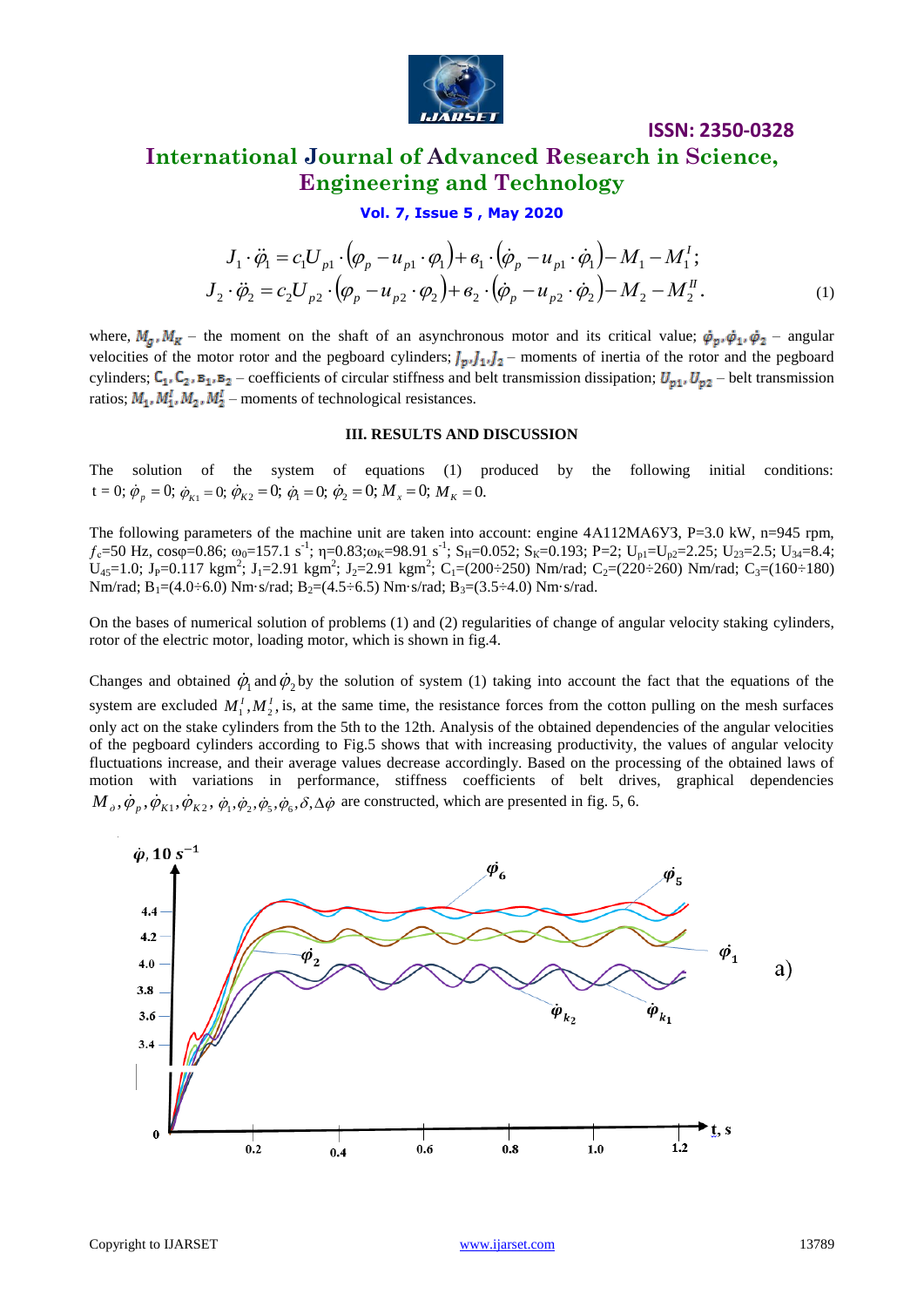

**International Journal of Advanced Research in Science, Engineering and Technology**

**Vol. 7, Issue 5 , May 2020**



a-at  $n_p = 5.5$  t/h; b-at  $n_p = 7.0$  t/h; c-at  $n_p = 8.5$  t/h. Fig.4. Regularities of changes in the angular velocities of the peeled cylinders of the raw cotton cleaner 1XKM-12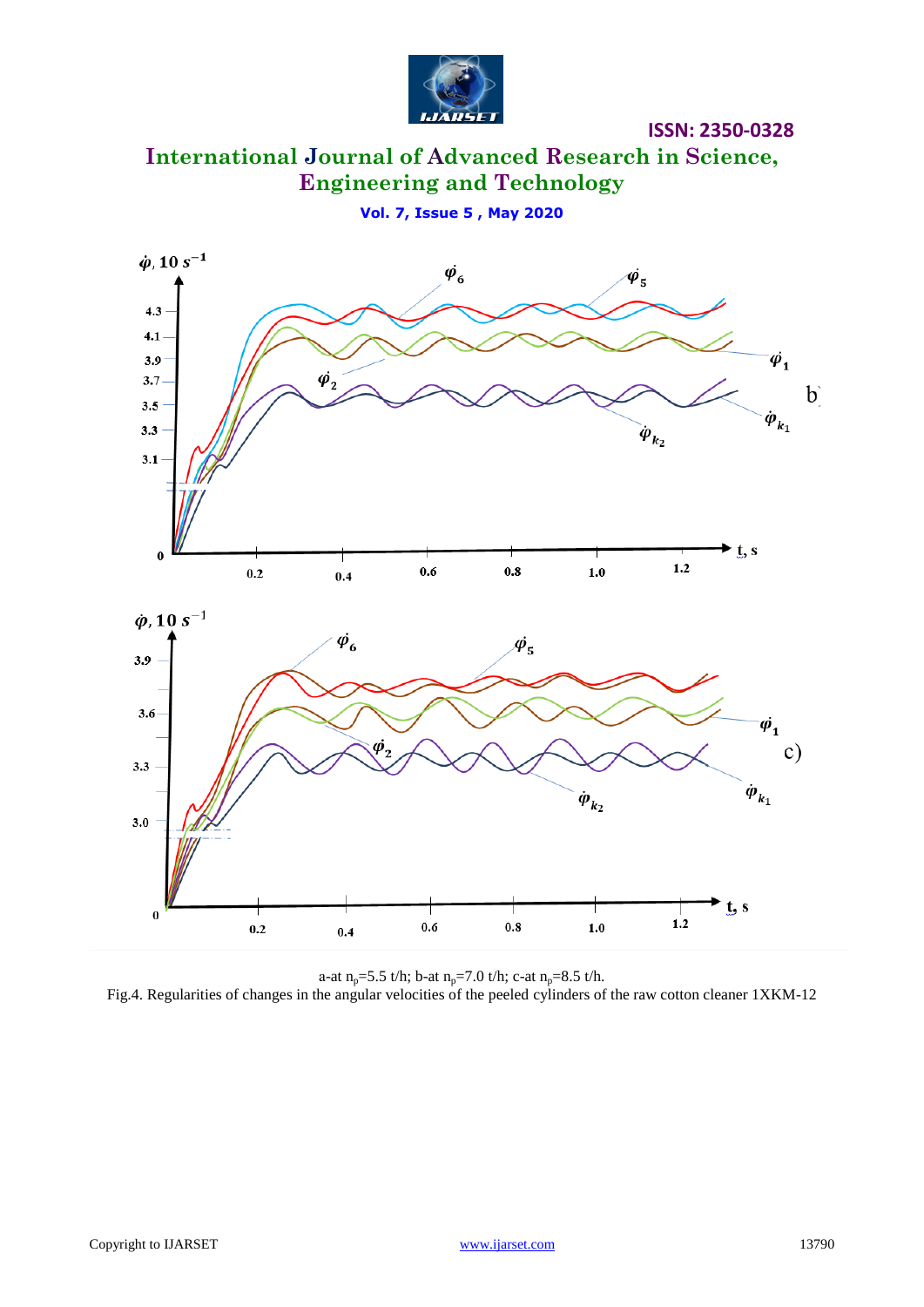

# **International Journal of Advanced Research in Science, Engineering and Technology**

## **Vol. 7, Issue 5 , May 2020**





the staking cylinders as much as possible.



where,  $1-\dot{\phi}_1 = f(\Pi_n)$ ;  $2-\dot{\phi}_2 = f(\Pi_n)$ ;  $3-\dot{\phi}_5 = f(\Pi_n)$ ;  $4-\dot{\varphi}_6 = f(\Pi_p);$ 

Fig.6. The dependence of the change in the angular speeds of the staking cylinders on the change in the performance of the cleaner 1XKM-12.

Fig.5 presents a graphical representation of the dependence of the change in the average values of the angular velocities of the staking cylinders on the increase in productivity. At the same time, the subsequent staking cylinders (the third and fourth) experience resistance, both from transporting cotton and from dragging it along the mesh surface. Given the difference of resistance from the cotton  $\dot{\varphi}_{3cp}$  decreases from 41.3 s<sup>-1</sup> to 35.25 s<sup>-1</sup>, and the  $\dot{\varphi}_{4cp}$  will be at (0.5÷0.85) s<sup>-1</sup> will be more than in the previous staking cylinder. A similar pattern is observed for the 5th to 12th in staking cylinders. Nevertheless, the loads will only be from dragging the cotton along the mesh surface and on average the angular velocity is reduced from 43.6  $s^{-1}$  to 39.7  $s^{-1}$  (see fig. 7, curves 1,2,3,4,5,6). As it can be seen from the analysis of the regularities of changes in the average values of the stake cylinders, each subsequent stake cylinder will rotate at a lower angular speed due to the decreasing load. Therefore, the cleaner actually provides reliable operation and eliminates the faces that occur in the main one in existing machines. At the same time, in order to ensure reliable operation and

On fig.6 graphical dependences of the variation in the range of angular velocity fluctuations of the staking cylinders on the increase in the productivity of the 1XKM-12 cotton cleaner are presented. The higher the performance, the greater the range of angular velocity fluctuations the patterns will be nonlinear. It should be noted that the range of angular speeds of the cylinders decreases as the cotton is dragged, since the loads in the subsequent cylinders are leveled (see fig.8, curves 5,6).

maintain a high cleaning effect with high performance of the cleaner, it is advisable to reduce the moments of inertia of

An increase in the torsion stiffness of the belt drive leads to a decrease in the angular velocity fluctuations according to a non-linear pattern. The higher the performance, the greater the range of oscillations of the angular speeds of the cylinders, and the regularities will be nonlinear. It should be noted that the range of angular speeds of the cylinders decreases as the cotton is dragged, since the loads in the subsequent cylinders are aligned (see fig.6, curves 3,4).

It is important to note that an increase in  $c_1$  and  $c_2$  leads to an increaseM<sub>d</sub>, according to a nonlinear pattern. Thus, the torque on the engine shaft increases from 15.7 Nm to 35.3 Nm, and the average torque on the shaft of the fifth ring cylinder increases from 2,=.8 Nm to 8.1 Nm. When transporting and hauling cotton with prick cylinders, the range of fluctuations in their angular velocities will be large due to the corresponding resistances from the cotton. In the beginning, the cotton will be less loosened and then the cotton will be more loosened. Therefore, the rigidity of the belt drives should be reduced in the course of dragging the cotton and the recommended values are:  $C_1 = (220 \div 250)$  Nm/rad;  $C_2=(270\div 330)$  Nm/rad;  $C_3=(180\div 200)$  Nm/rad.

In the drive of the first three pairs of staking cylinders, three belts should be installed in parallel and in the next three pairs of staking cylinders, two belts should be installed. Accordingly, the power of the first three electric motors is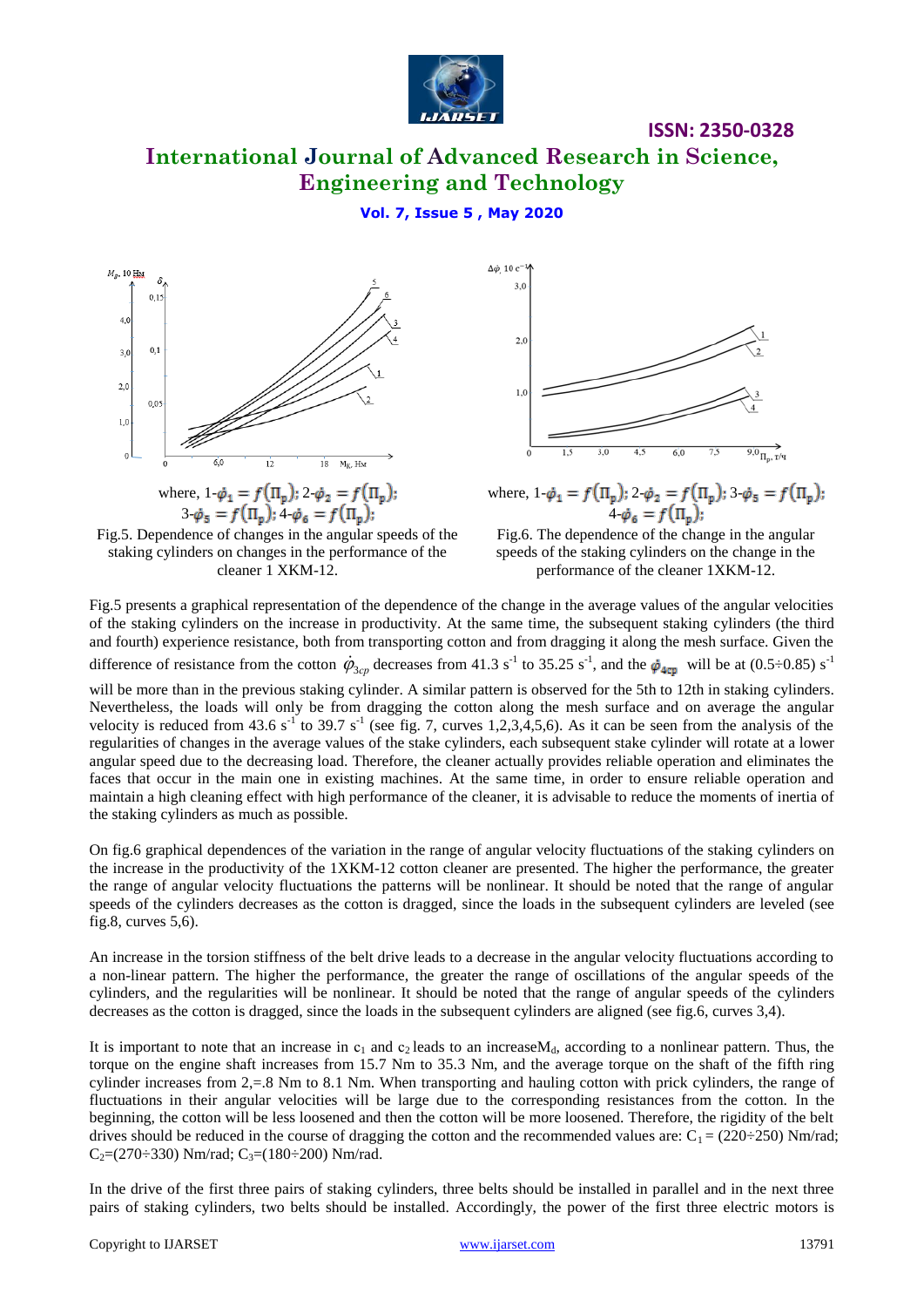

# **International Journal of Advanced Research in Science, Engineering and Technology**

## **Vol. 7, Issue 5 , May 2020**

recommended to choose 3.0 kW, and the next three electric motors with a power of 2.2 kW, providing the required modes of movement of the staking cylinders and the necessary effect of cleaning cotton from fine litter. At the same time, the resource of the machine increases to 20 %, and the power consumption is reduced to (5.0÷5.5) kW.

#### **Results of production experiments of the 1XKM-12 cleaner**

Production experiments of the recommended fibrous material cleaner 1XKM-12 were conducted in parallel with the seriate versions of the 1XKM machine. During the experiments, the performance of the developed raw cotton cleaner from fine litter, equipped with twelve staking cylinders, with the performance of the control cleaner, that is, the existing raw cotton cleaner from fine litter were compared.

| The variants of<br>the experiments<br>the                                 | Conditions of<br>experiments | Moisture<br>content of<br>$\cot$ <sub>6</sub> , $\%$ | The<br>impuries of<br>cotton, % | rabic, comparative multators of the test results of the car i mixer is<br>Cleaning efficiency, % |                   | Increasing in  |
|---------------------------------------------------------------------------|------------------------------|------------------------------------------------------|---------------------------------|--------------------------------------------------------------------------------------------------|-------------------|----------------|
|                                                                           |                              |                                                      |                                 | General                                                                                          | on fine<br>litter | seed damage, % |
| Serial cleaner                                                            | 1-grade of<br>manual picking | 8,6                                                  | 4,4                             | 45,4                                                                                             | 56,1              | 0,22           |
|                                                                           | 2-grade of<br>manual picking | 8,9                                                  | 5,2                             | 46,7                                                                                             | 61,2              | 0,23           |
|                                                                           | 3-grade of<br>manual picking | 8,8                                                  | 6,7                             | 48,4                                                                                             | 64,1              | 0,22           |
|                                                                           | 5-grade of<br>manual picking | 9,3                                                  | 9,5                             | 49,7                                                                                             | 62,8              | 0,25           |
| The<br>recommended<br>sample of the<br>cotton cleaner<br>from fine litter | 1-grade of<br>manual picking | 8,6                                                  | 4,4                             | 55,2                                                                                             | 63,8              | 0,21           |
|                                                                           | 2-grade of<br>manual picking | 8,9                                                  | 5,2                             | 56,8                                                                                             | 69,3              | 0,22           |
|                                                                           | 3-grade of<br>manual picking | 8,8                                                  | 6,7                             | 58,3                                                                                             | 72,3              | 0,2            |
|                                                                           | 5-grade of<br>manual picking | 9,3                                                  | 9,5                             | 60,0                                                                                             | 73,4              | 0,23           |

### **Table: Comparative indicators of the test results of the car 1 XKM-12**

Analysis of the results shown in table 1 shows that the efficiency of cotton cleaning increases on average by  $(10\div 11)$  % relative to the production machine. In this case, the cleaning effect of fine litter increases to  $(8.0 \div 10)$  % relative to the existing fine litter cleaner.

It should be noted that the increase in damage will be less in the recommended machine by  $(0.1\div 0.15)$  % relative to the serial version. Moreover, with the effect of cleaners for low grades of cotton will also be important by  $(9.0\div 10)$  % relative to the production machine.

## **IV. CONCLUSIONS**

An effective construction scheme for a fiber material cleaner from fine litter has been developed. Based on the decision of problems of dynamics of machine units' cleaner taking into account the mechanical characteristics of the motors, the elastic-dissipative properties of the elastic transmission delay and processing loads from cleaned fiber material the regularities of change of angular velocity, their irregularity and loading drive built graphical dependence of parameters, proved the best parameter values of the cleaner fibrous material.